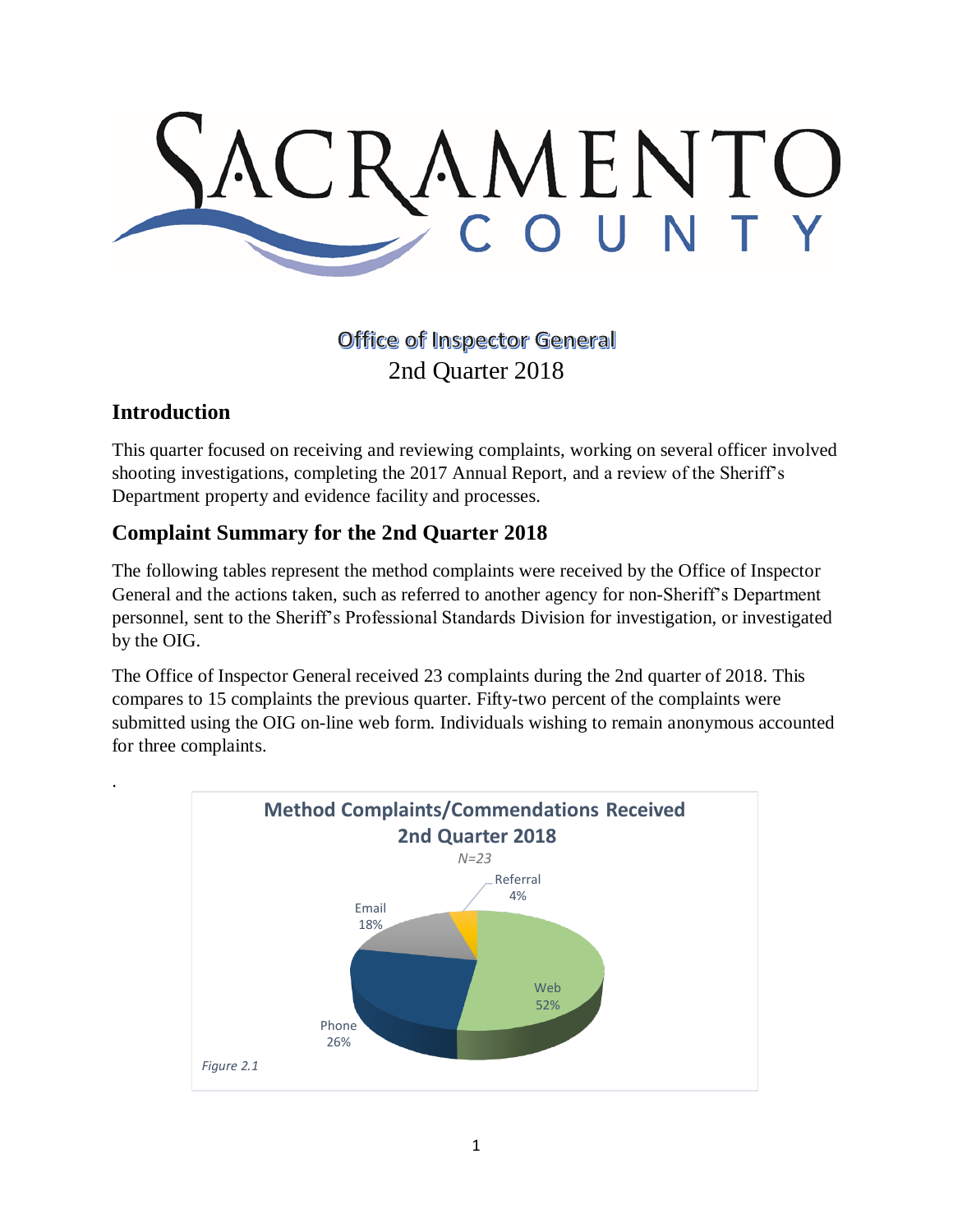Of the total complaints received, 10 were sent to the Sheriff's Department for investigation or information and three were forwarded to other agencies. There was one officer involved shooting and two in-custody deaths during the quarter.



### **Notable Incidents/Information**

### *Stephon Clark Shooting*

The OIG received a complaint regarding the Sheriff's response to the Sacramento Police Department's shooting of Stephon Clark. The complainant alleges that the Sheriff's helicopter crew gave incorrect updates that contributed to the shooting. Professional Standards is reviewing the complaint and the OIG is monitoring.

### *ICE Detainees*

The OIG was contacted by representatives of Step-Up Sacramento regarding several issues related to immigration including the transfer of ICE detainees out of RCCC without notice or relocation information, the lack of responsiveness by the Sheriff's Department to records requests, and the inability of detainees to accesses assistance. In follow-up the Inspector General met with representatives of Sacramento Immigration Coalition, Step Up, Nor Cal Resist, Sacramento ACT, and the National Lawyers Guild. The discussion included concerns regarding the transfer of ICE detainees, the lack of alternative sentencing for ICE detainees, the County contract with ICE, and the lack of access to and representation of detainees.

The OIG learned that the removal of detainees from RCCC was being conducted solely by ICE and not at the request of the Sheriff's Department. The reduction started in the month of May. Additionally, ICE does not inform the Sheriff's Department of the disposition or relocation site for detainees nor does the Sheriff's Department have input or influence over the location. There